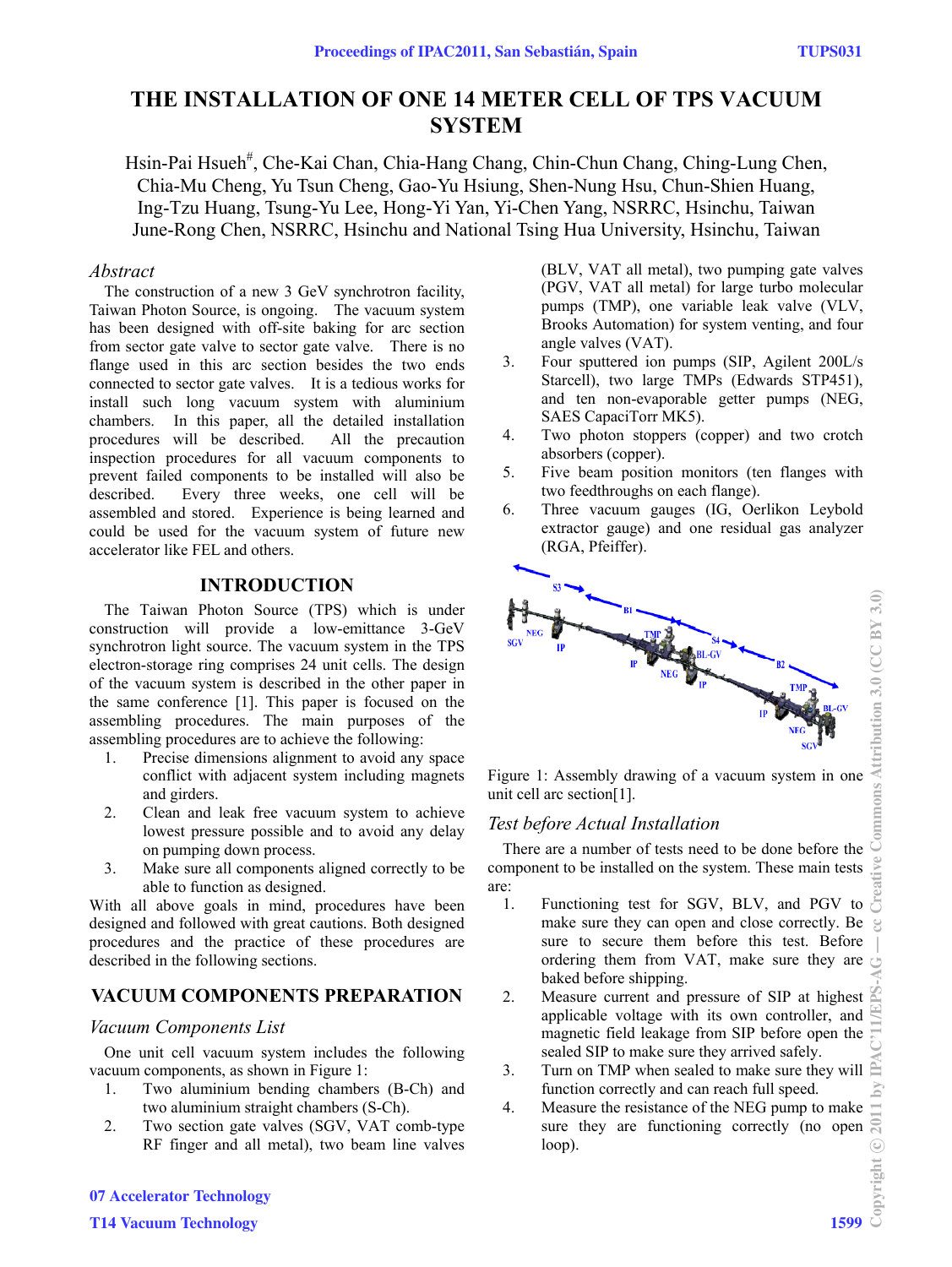- 5. Bake and operate the photon stoppers under vacuum to make sure the bellows are not twisted and have the designed lifetime. Twisted bellows will have a much shorter lifetime.
- 6. Measure the resistance on gauge head to make sure they will function correctly.

#### **VACUUM SYSTEM INSTALLATION**

Figure 2 shows the PERT chart for the installation procedures of one unit cell arc section. After all the required tests in the above section were done, the preparation jobs are finished and the actual installation works can begin.



Figure 2: Installation procedure PERT chart for one unit cell arc section installation. The left half is for components preparation and the right half is for actual installation.

The installation work was done on a three-girder set system (Figure 3) which was aligned to within 0.1mm measured by laser tracker (FARO or Leica). All the supports for this cell were then put on girders and aligned to within 0.3mm (also measured by laser tracker).



Figure 3: Girder system.

The first step is to put two B-Ch on supports and fixed at BPM locations by position pins. Then these two B-Ch were aligned with laser tracker to get minimum overall position deviation when the BPM position still fixed (B-Ch can only rotate around the pin). The first B-Ch electron outlet port has to be aligned with the second B-Ch inlet port to have them aligned and welded together with a S-Ch sandwiched in between. Then the first S-Ch was placed and the three welds were welded on site, followed by deformation check by laser tracker.

SGV and their supports were installed with SGV cylinder on the bottom (upside down) and BPM flanges were also installed with two groups of workers. BPM flanges were aligned carefully and seal tightened to no more than 80 kgf-m. Our BPM flanges were sealed by aluminium diamond-shape gasket. At this point, the system was sealed and pumped for leak check. If all welds and installed components had no leak, the system was vented and went to the next step.

PGV and their supports were installed. Crotch absorbers were installed with the assistance from a specially designed fixture standing on the ground so the long and heavy absorber was installed to deviate less than 0.04mm (we measured the thickness of the sealed flanges in one circle and the thickness won't deviate more than 0.04mm, see Figure 4).



Figure 4: Installation fixtures for crotch absorber installation.

Four SIP were installed. The distance between SIP and supports were measured to make sure the SIP were parallel to support. Otherwise they will have space conflict with magnets. Two large TMP were installed above PGV and dry mechanical pumps were connected to them. Photon stopper supports, photon cross chambers, and photon stoppers were installed in that order, following by the installation of FEV (also upside down, see Figure 5). The fixtures connecting the 14 meters crane and the four main vacuum chambers were installed at this time on the cell and were aligned with laser tracker.



Figure 5: Photon stopper and FEV.

IG, RGA, VLV, and angle valve were installed on the reducer flanges installed on SIP. Small TMP (Agilent 80 L/s) were installed on angle valves for temporary pumping during installation with dry pumps connected.

The ten NEG pumps were installed lastly because it's better for them to be exposed in air for shortest period of time. Then the whole cell was pumped down and leak checked. At the same time, the fixtures to connect the crane with SIP and photon stopper chambers were installed.

The next step was to seal all valves and disconnected the small TMP. The system could be baked before this step and was opted not to do so due to the time constrain